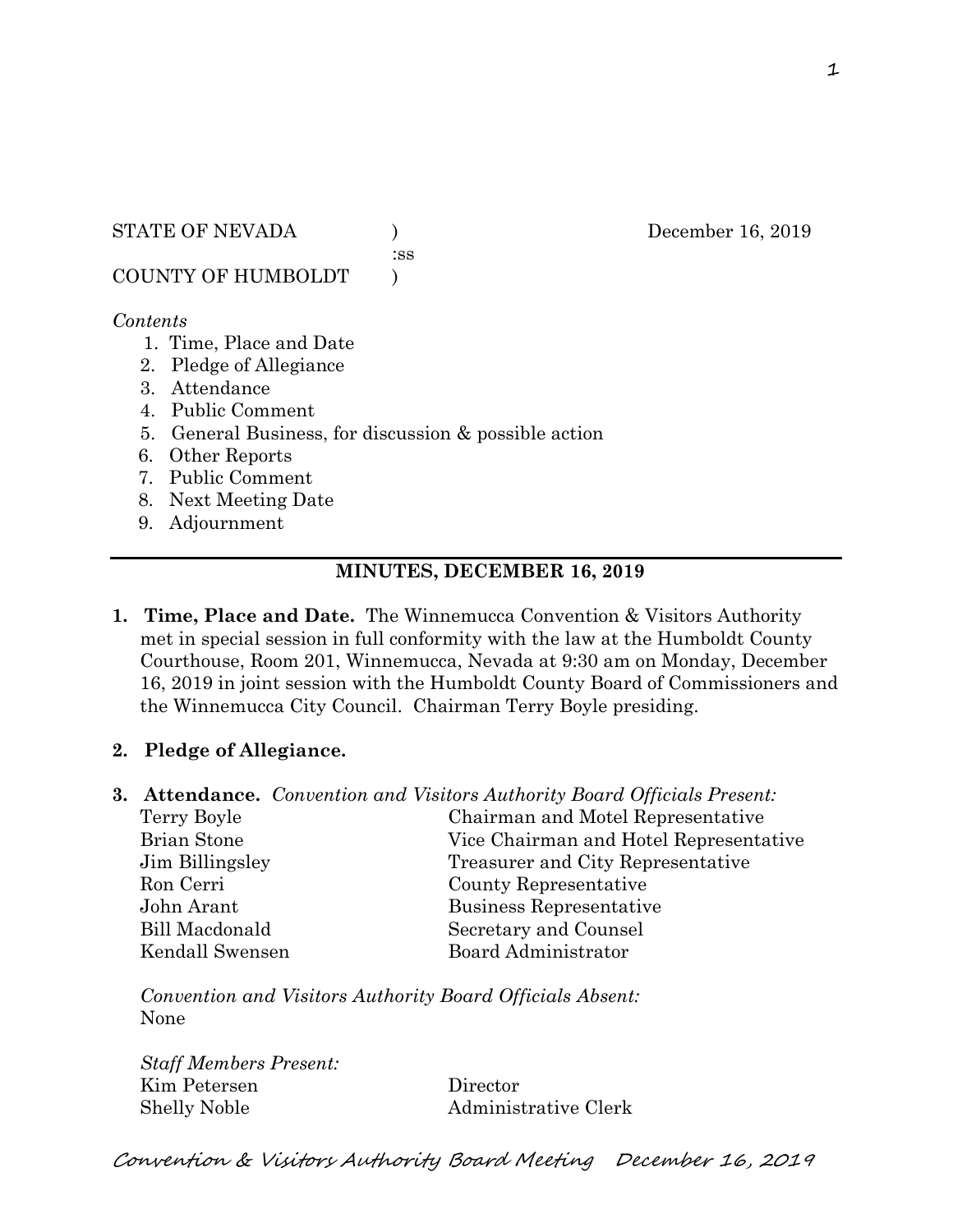*Staff Members Absent:* None

*Others Present:* Various citizens.

**4. Public Comment**

No public comment.

#### **5. General Business, for discussion & possible action**

5**.1 JOE MACKIE HALL (EAST HALL) – Review of P3 Partners, LLC, presentation of recommendations to WCVA Board concerning strategic real estate development plan for the renovation and/or replacement of Joe Mackie Hall (East Hall) involving possible lease of East Hall to non-profit entity for design, financing and construction of improvements and/or addition to East Hall with an operating & management agreement with WCVA. Request by WCVA for discussion and possible direction to WCVA.**

Kim introduced the representatives from P3 Partners that are here today. They are Steve Nielsen and David Jones. Kim then gave a brief overview of the process and options that have been presented to WCVA over the past several months. Today's presentation has come out of these efforts and WCVA feels that they will best address the community's needs while also staying within the budget set by WCVA. At this point Steve began speaking about the non-profit approach to completing these types of public/private projects in the most efficient way. This type of partnership, once all the predevelopment is complete, legal documents are drawn up and a budget set, would ensure that there would be no cost overages to WCVA. P3 Partners assumes the debt and construction risks. WCVA would not pay more than the agreed upon maximum budget. The funding would be a lease entered into with P3 Partners and Humboldt County, with WCVA operating the facility and responsible for monthly lease payments. The lease would have a fixed interest rate and would, most likely, be for 25 years. At that time, the building ownership would revert back to Humboldt County.

Mr. Nielsen reviewed the initial discussions they had with WCVA. These involved tearing down the existing East Hall and replacing it with another building. But when it became apparent that just the demolition would be approximately \$1.5 million, which would take a significant amount of the total budget, other options were explored. The final proposal includes-

• Construction of a new 15,500+ square foot building attached to the back of the current East Hall. This would involve filling in the ramp leading into the East Hall basement. There is a grade differential where the loading dock is located. Restrooms and a service elevator to access the basement would be designed to compensate for this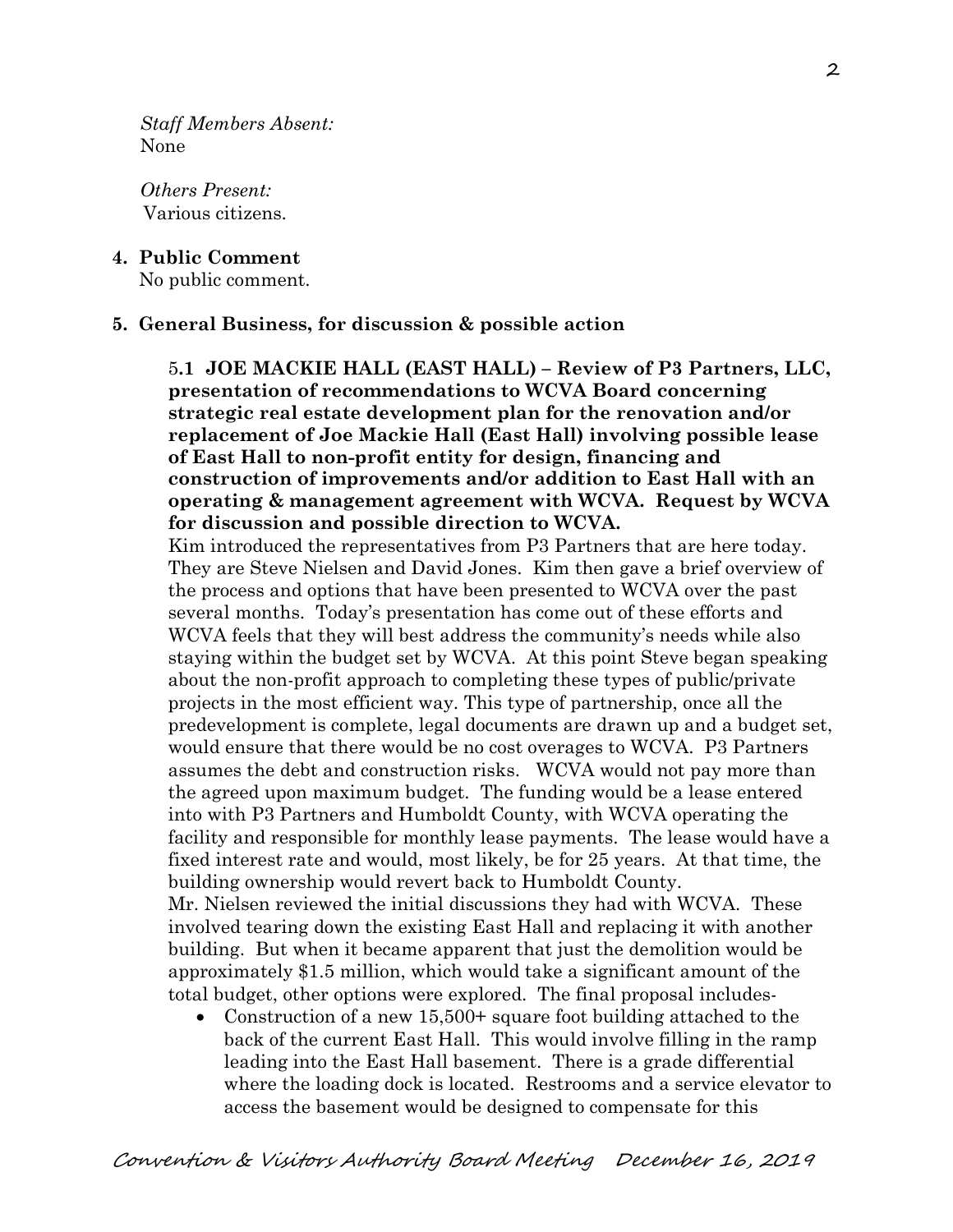differential and also provide much-needed amenities. There would be a commercial kitchen in the addition plus restrooms and moveable walls.

- Exterior update to match the new construction and West Hall.
- Re-purposing of East Hall main floor to make it more amenable for use as a banquet area or possibly office and/or retail space.

These improvements would allow for more than one event to take place, when necessary. There would be no improvements to other areas of the East Hall. Commissioner Brissenden asked about the possibility of improvements to the East Hall. Steve reiterated that there would be improvements to the exterior of the building, which would enhance the entire downtown area, plus some demolition on the Main Floor to open it up so it could be used in ways that would benefit the WCVA.

Mayor Stone asked about the future of the Buckaroo Hall of Fame, animal display and Chamber of Commerce office. Kim stressed that there have been no definite plans made for any of these items. First it must be decided if this project will be moving forward.

WCVA Board Member John Arant wanted to know how much the WCVA would have to invest in the predevelopment stage of this process to get a definitive project budget. Mr. Nielsen estimated that it would be in the \$300,000 range and take approximately two months, to complete the due diligence and then construction could commence. John was also concerned about losing downtown parking and also WCVA taking on a 25-year commitment as he feels this is risky with our community's history of big economic swings over the years.

City Councilman Owens wanted to know about the possibility of access to public restrooms in the East Hall for downtown patrons. He has been involved in the Main Street USA efforts that have recently begun here in Winnemucca and having accessible restrooms is important to the overall success in getting people to spend time in a downtown area. This is something that could definitely be taken into consideration once we get to formalizing the building plans.

Commissioner French stated that he feels that this is a good start as something needs to be done to this building.

Kim discussed the idea of possibly merging some of the mechanical and plumbing systems of the old East Hall with the new construction to make the overall operation more efficient and extend the life of the East Hall. This would also make the entire facility more appealing to larger, prospective events.

Commissioner and WCVA Board Member Ron Cerri was concerned about continuing the current level of support that WCVA provides if they incur this financial obligation. Kim stated that Kendall Swensen has prepared some financial comparisons and it is his opinion that WCVA could continue to provide sponsorships to events at the current level but larger, capital projects (like the new wall/board at the Event Center or the Pavilion) would probably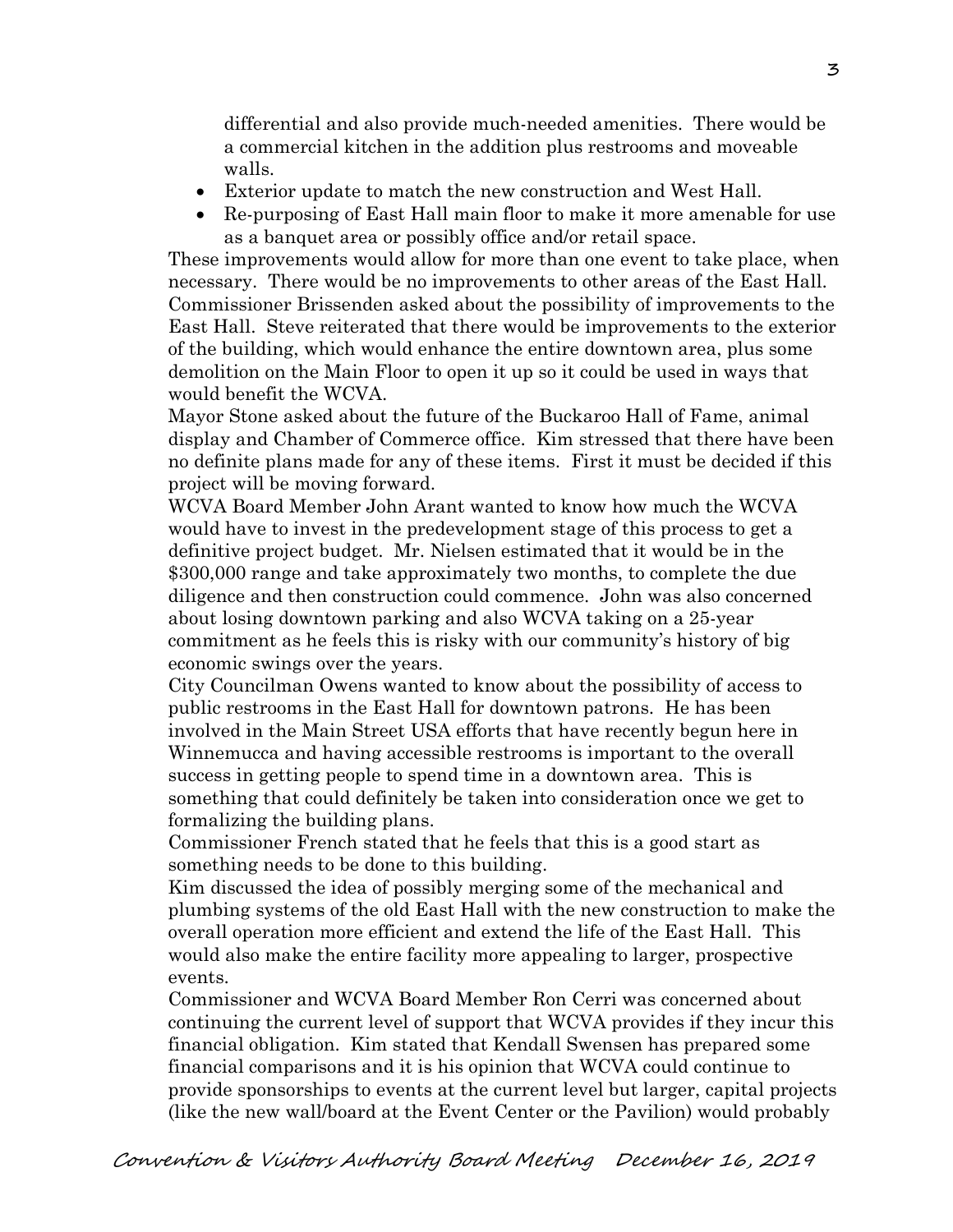not be possible or, at least, it would require some long term planning so that funds could be earmarked for specific large projects.

It was at this point that the discussion turned to what was required of the boards present today at this meeting. Since the building is county property, WCVA Chairman Boyle explained that WCVA is asking for the county's official approval to act on their behalf in moving forward with this project, if that is what they ultimately decide to do. As far as the city, there will be additional utility access that will be necessary during construction that the city can provide.

Commissioner Brissenden made a motion giving WCVA the authority to proceed with a strategic real estate development plan for the renovation and/or replacement of Joe Mackie Hall (East Hall) involving possible lease of East Hall to non-profit entity for design, financing and construction of improvements and/or addition to East Hall with an operating  $\&$  management agreement with WCVA on behalf of Humboldt County. Motion carried.

### **6. Other reports**

None.

**7. Public Comment**

None.

**8. Regular Business. Next Meeting. The Board confirmed the next regular meeting date of Wednesday, December 18, 2019, 4:00 pm.** 

# **9. Adjournment.** *John Arant made a motion to adjourn this meeting. Motion carried, 5-0.*

The meeting was adjourned to the next regular meeting, or to the earlier call of the Chairman or to the call of any three (3) members of the Board on three (3) working days notice.

Respectfully submitted,

Shelly Noble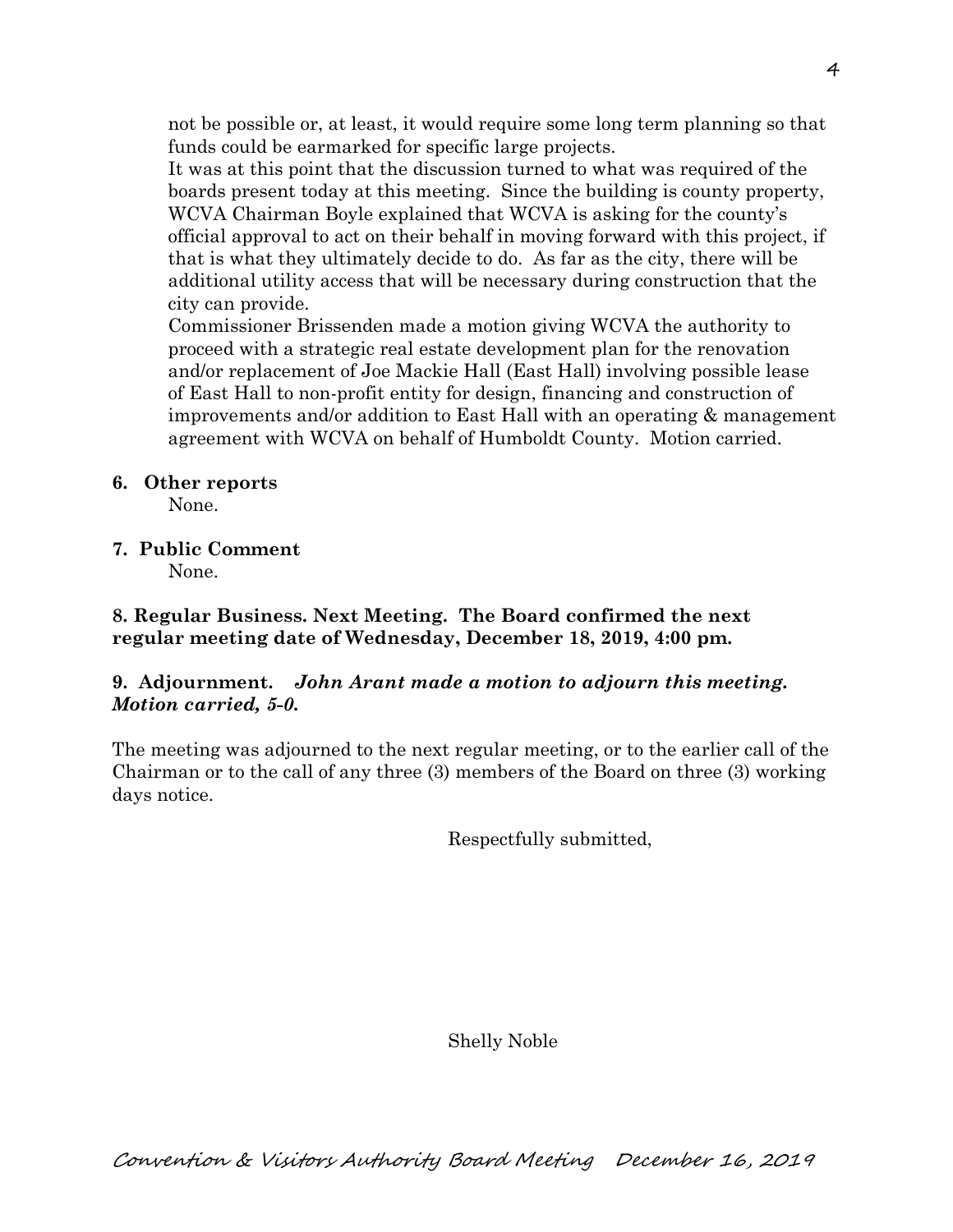APPROVED ON \_\_\_\_\_\_\_\_\_\_\_\_\_\_\_\_\_\_\_\_\_\_\_\_\_\_\_\_, 2020

As written\_\_\_\_\_\_\_\_\_\_\_\_\_\_\_

As corrected \_\_\_\_\_\_\_\_\_\_\_\_\_

Winnemucca Convention & Visitors Authority Board

\_\_\_\_\_\_\_\_\_\_\_\_\_\_\_\_\_\_\_\_\_\_\_\_\_\_\_\_\_\_\_ \_\_\_\_\_\_\_\_\_\_\_\_\_\_\_\_\_\_\_\_\_\_\_\_\_\_\_\_\_\_

TERRY BOYLE BRIAN STONE Chairman and Vice Chairman and Motel Representative Hotel Representative

\_\_\_\_\_\_\_\_\_\_\_ \_ \_\_\_\_\_\_\_\_\_\_\_\_\_\_\_ \_\_\_\_\_\_ \_\_\_ \_\_\_\_\_\_\_\_\_\_\_\_\_\_\_\_\_\_ JIM BILLINGSLEY RON CERRI Treasurer and City Representative County Representative

\_\_\_\_\_\_\_\_\_\_\_\_\_\_\_\_\_\_\_\_\_\_\_\_\_\_\_\_\_\_\_\_\_ JOHN ARANT Business Representative